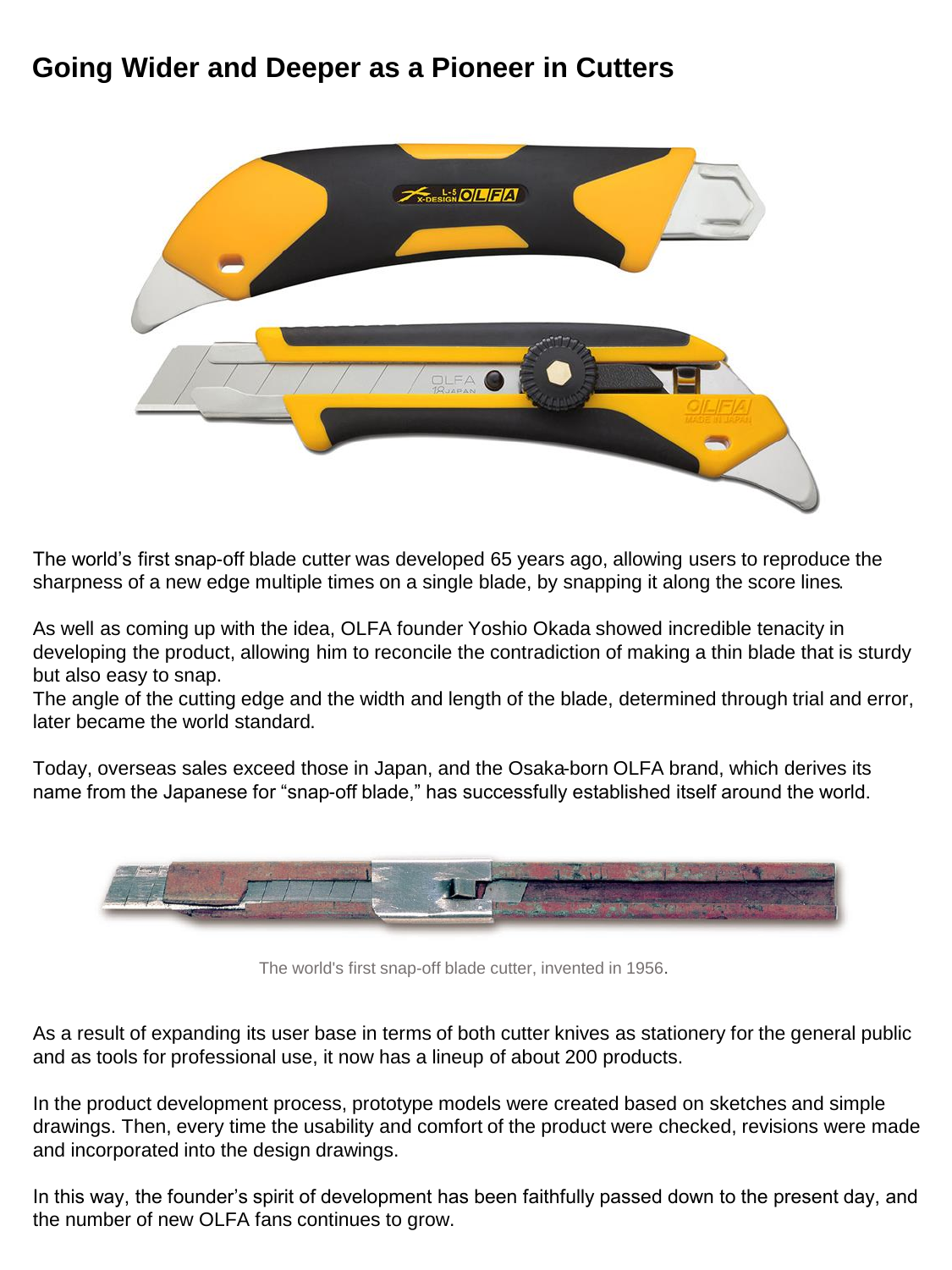

The Kitta, released in 2018, is a cutter for children.

Many schools have banned the use of cutters, and as a result, children have fewer opportunities to handle them compared to before.

This product was developed following an employee's recognition of the problems, and their desire to let children experience the fun of using a cutter knife and to stimulate their creative talents.

The blade is covered with resin, leaving only the tip exposed to ensure safety. An egg-shaped device to snap the blade was also developed, allowing students to learn the overall process of cutting, snapping off, and tidying away.

"It was difficult to make the blade snap off easily while keeping the plastic bonded on," says Senior Engineer Kazuhiro Okamoto. It seems to bear a resemblance the struggles that the founder went through.



Kitta, a cutter knife for children that minimizes the risk of injury by covering the blade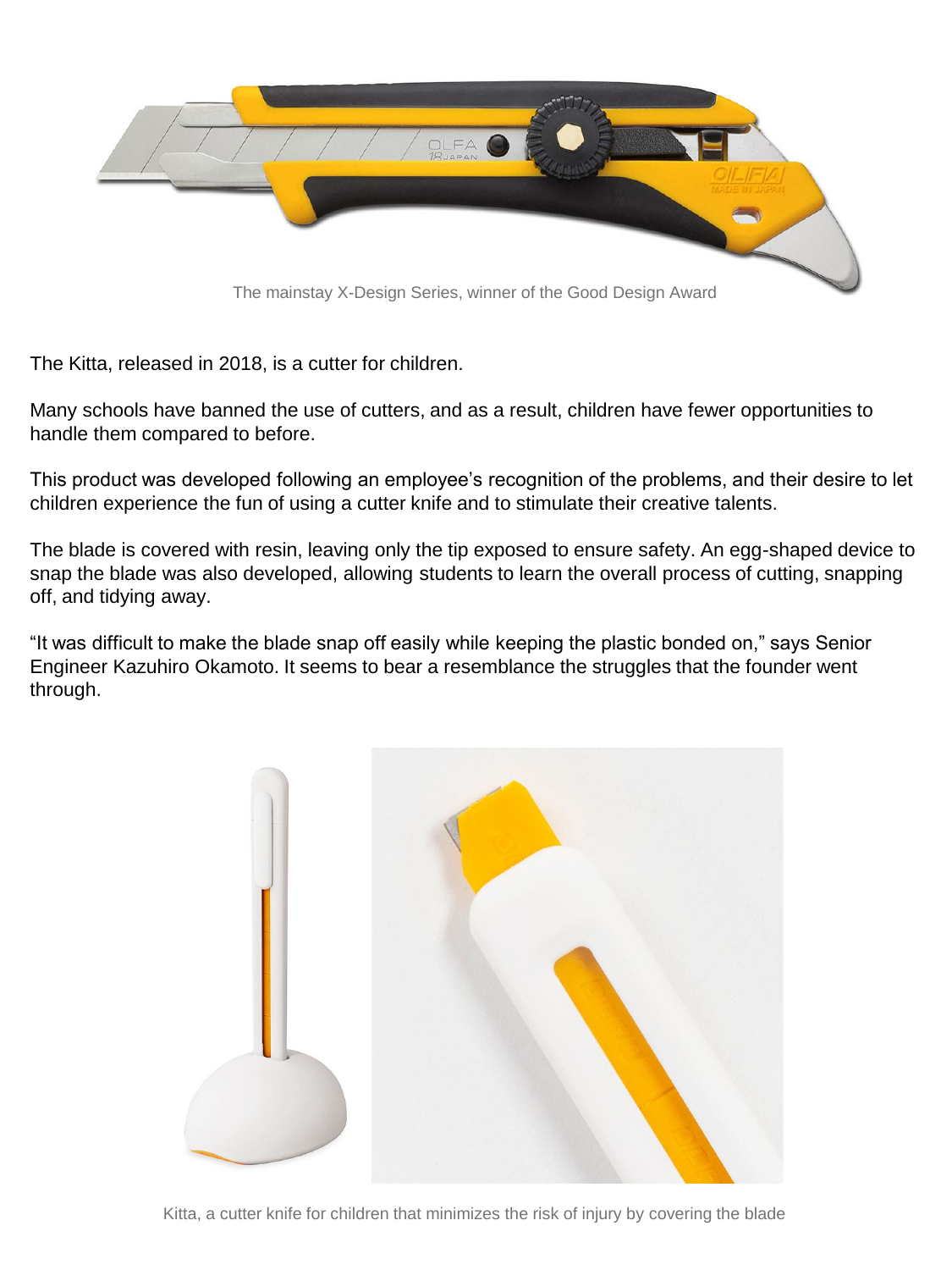This cutter, developed to safely open packages, is known as "Kaikorn"

This cutter was developed in response to the needs of the North American market, which is highly conscious of safety. It is designed to prevent fingers from coming into contact with the blade, while the resin used for the handle is mixed with glass for reinforcement.

The "Kaikorn" cutter became a hit product with over 500,000 units sold annually worldwide.



Kaikorn, a cutter knife for opening packages, designed to prevent fingers from coming into contact with the blade

The fourth product in the outdoor-focused line OLFA WORKS, to be released this April, is a knife that can be used not only for cutting and shaving, but also for chopping wood by using it to strike from above (batoning).

. polished into a clamshell shape for long-lasting sharpness. The 3.2 mm thick blade runs all the way through to the end of the handle, and the tip of the blade is



The full-tang knife "Sanga," the fourth product in the outdoor line OLFA WORKS